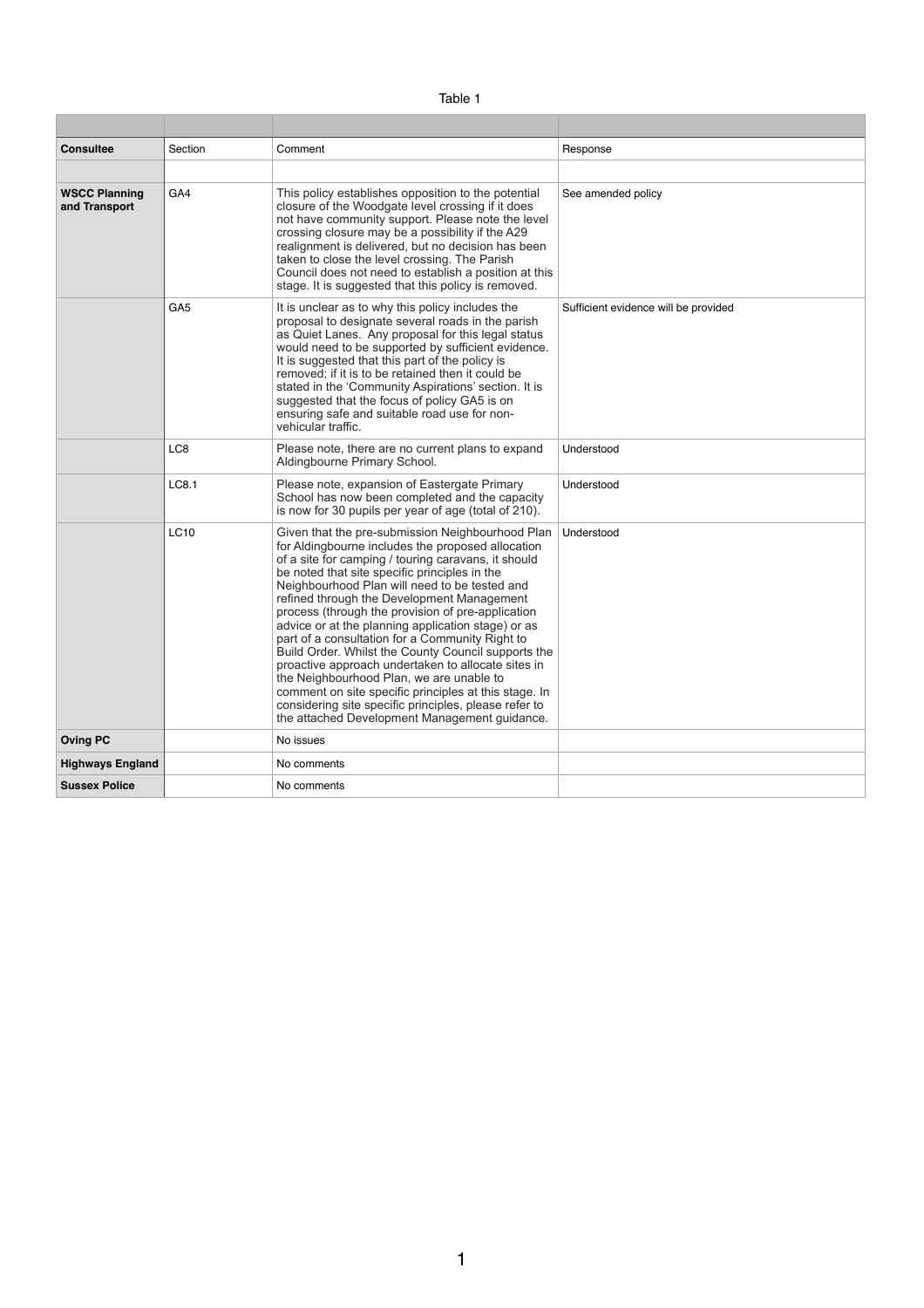| <b>Southern Water</b><br><b>Southern Water</b> | H <sub>6</sub><br>EH <sub>1</sub> | Whilst specific location and housing numbers are<br>not determined within this policy, Southern Water<br>considers that the policy should support the<br>delivery of any new or improved wastewater<br>infrastructure that may be required to serve new<br>development. Without this provision, the<br>Neighbourhood Plan does not meet the basic<br>conditions required by the NPPF, namely to have<br>regard to national policies and contribute to the<br>achievement of sustainable development.<br>Policies for residential development should<br>recognise the need to connect to the local<br>sewerage network at the nearest point of adequate<br>capacity, to be consistent with paragraph 157 of the<br>National Planning Policy Framework (NPPF). That<br>paragraph requires positive planning for the<br>development and infrastructure required to deliver<br>sustainable development. Also one of the core<br>planning principles in the NPPF is to 'proactively<br>drive and support sustainable economic<br>development to deliver the homes, business and<br>industrial units, infrastructure and thriving local<br>places that the country needs'.<br>If the necessary infrastructure is not delivered, the<br>level of service could reduce, potentially leading to<br>poor drainage or foul water flooding. This scenario<br>would be contrary to paragraph 109 of the NPPF,<br>which states that 'The planning system should<br>contribute to and enhance the natural and local<br>environment bypreventing both new and existing<br>development from contributing tounacceptable<br>risk frompollution'.<br>Proposed amendment<br>Taking into account the aforementioned national<br>policies, and to support Southern Water in<br>expeditiously serving the future needs of your<br>community, we propose the addition of the<br>following criterion to Policy H6:<br>vi: New residential development will be permitted<br>only if sufficient capacity in the utility infrastructure<br>network is either available, or can be provided in<br>time to serve it (which may require agreements<br>direct with service providers).<br>Built up area boundary (page 31) | Southern Water can add such a policy through the planning<br>process |
|------------------------------------------------|-----------------------------------|--------------------------------------------------------------------------------------------------------------------------------------------------------------------------------------------------------------------------------------------------------------------------------------------------------------------------------------------------------------------------------------------------------------------------------------------------------------------------------------------------------------------------------------------------------------------------------------------------------------------------------------------------------------------------------------------------------------------------------------------------------------------------------------------------------------------------------------------------------------------------------------------------------------------------------------------------------------------------------------------------------------------------------------------------------------------------------------------------------------------------------------------------------------------------------------------------------------------------------------------------------------------------------------------------------------------------------------------------------------------------------------------------------------------------------------------------------------------------------------------------------------------------------------------------------------------------------------------------------------------------------------------------------------------------------------------------------------------------------------------------------------------------------------------------------------------------------------------------------------------------------------------------------------------------------------------------------------------------------------------------------------------------------------------------------------------------------------------------------------------------------------------------------------------------------------------|----------------------------------------------------------------------|
|                                                |                                   |                                                                                                                                                                                                                                                                                                                                                                                                                                                                                                                                                                                                                                                                                                                                                                                                                                                                                                                                                                                                                                                                                                                                                                                                                                                                                                                                                                                                                                                                                                                                                                                                                                                                                                                                                                                                                                                                                                                                                                                                                                                                                                                                                                                            |                                                                      |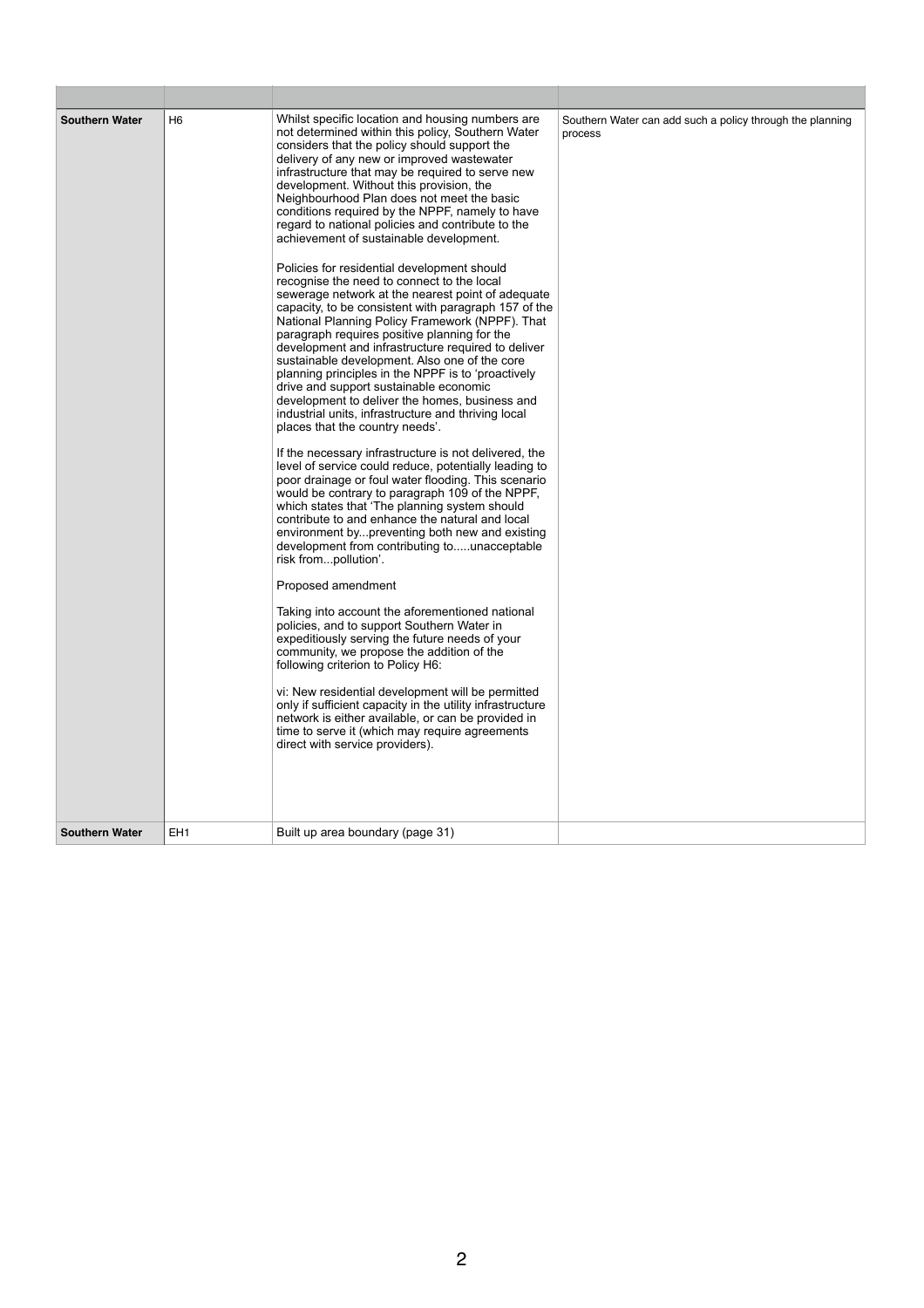area boundary that do not accord with development plan policies in respect of control of the countryside, will be resisted, except for essential utility infrastructure, where the benefit outweighs

| , or it can be demonstrated there are no<br>anv<br>harm. |  |
|----------------------------------------------------------|--|
| reasonable alternative sites available.                  |  |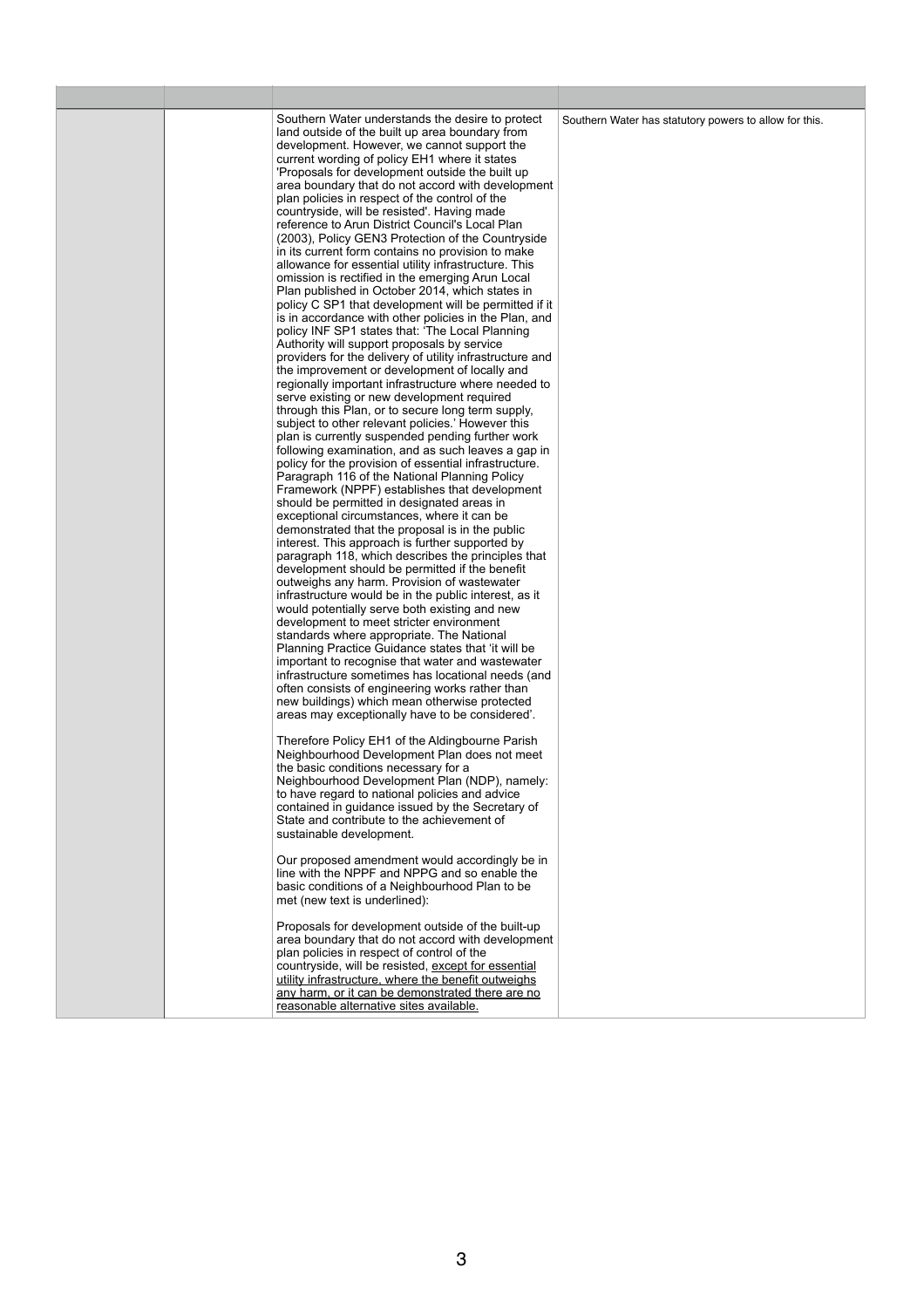| <b>Southern Water</b> | EH <sub>2</sub> | Green Infrastructure and Ecosystem Services<br>(page 31)<br>Southern Water understands the desire to protect<br>Green Infrastructure Corridors, woodland and<br>orchard. However, we can not support the current<br>wording of policy EH2 as it could create a barrier to<br>statutory utility providers, such as Southern Water,<br>from delivering their essential infrastructure<br>required to serve existing and planned<br>development.<br>Policy EH2 of the Aldingbourne Parish<br>Neighbourhood Development Plan does not meet<br>the basic conditions necessary for a<br>Neighbourhood Development Plan (NDP), namely:<br>to be in general conformity with the strategic<br>policies contained in the development plan for the<br>area of the authority, to have regard to national<br>policies and advice contained in guidance issued<br>by the Secretary of State and contribute to the<br>achievement of sustainable development.<br>Paragraph 116 of the National Planning Policy<br>Framework (NPPF) establishes that development<br>should be permitted in designated areas in<br>exceptional circumstances, where it can be<br>demonstrated that the proposal is in the public<br>interest. This approach is further supported by<br>paragraph 118, which describes the principles that<br>development should be permitted if the benefit<br>outweighs any harm. Provision of wastewater<br>infrastructure would be in the public interest, as it<br>would potentially serve both existing and new<br>development to meet stricter environment<br>standards where appropriate. The National<br>Planning Practice Guidance states that 'it will be<br>important to recognise that water and wastewater<br>infrastructure sometimes has locational needs (and<br>often consists of engineering works rather than<br>new buildings) which mean otherwise protected<br>areas may exceptionally have to be considered'.<br>Our proposed amendment would accordingly be in<br>line with the NPPF and NPPG and so enable the<br>basic conditions of a Neighbourhood Plan to be<br>met (new text is underlined):<br>New development within the Biodiversity Corridors<br>or identified on Map A will not be supported unless<br>it is for essential utility infrastructure, where the<br>benefit outweighs any harm, or it can be<br>demonstrated there are no reasonable alternative<br>sites available. | Southern Water has statutory powers to allow for this. |
|-----------------------|-----------------|--------------------------------------------------------------------------------------------------------------------------------------------------------------------------------------------------------------------------------------------------------------------------------------------------------------------------------------------------------------------------------------------------------------------------------------------------------------------------------------------------------------------------------------------------------------------------------------------------------------------------------------------------------------------------------------------------------------------------------------------------------------------------------------------------------------------------------------------------------------------------------------------------------------------------------------------------------------------------------------------------------------------------------------------------------------------------------------------------------------------------------------------------------------------------------------------------------------------------------------------------------------------------------------------------------------------------------------------------------------------------------------------------------------------------------------------------------------------------------------------------------------------------------------------------------------------------------------------------------------------------------------------------------------------------------------------------------------------------------------------------------------------------------------------------------------------------------------------------------------------------------------------------------------------------------------------------------------------------------------------------------------------------------------------------------------------------------------------------------------------------------------------------------------------------------------------------------------------------------------------------------------------------------------------------------------------------------------------------------------------------------------------------------------------|--------------------------------------------------------|
| <b>Southern Water</b> | EH <sub>9</sub> | We note that Policy EH9 proposes that the local<br>planning authority consider the designation of one<br>new Conservation Area and two Areas of Special<br>Character within the Parish. Whilst Southern Water<br>would not object to new designations in principle,<br>we would be keen to ensure that any policy<br>protecting these areas is not unduly restrictive to<br>the provision of essential utility infrastructure.<br>We further note that this policy has not been<br>deleted in line with the recommendation of the<br>Examiner in her report dated October 2015, and as<br>such will not comment further at this stage.                                                                                                                                                                                                                                                                                                                                                                                                                                                                                                                                                                                                                                                                                                                                                                                                                                                                                                                                                                                                                                                                                                                                                                                                                                                                                                                                                                                                                                                                                                                                                                                                                                                                                                                                                                             | Southern Water has statutory powers to allow for this. |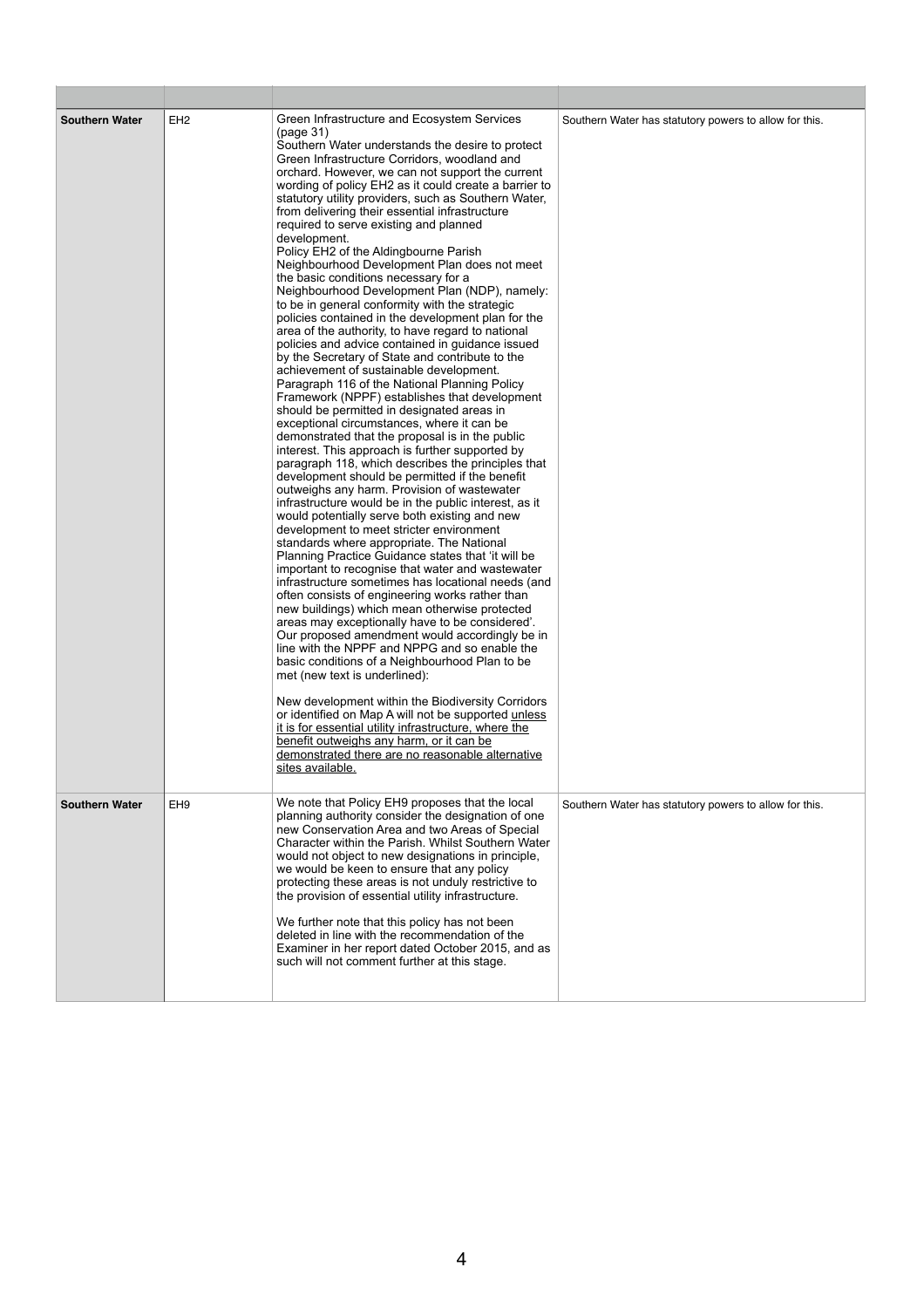| <b>Southern Water</b> | Omission of policy | Provision of additional wastewater infrastructure<br>As our previous representations identified, we can<br>find no policies to support the delivery of new or<br>improved infrastructure, which may be required to<br>serve new development. Without this policy<br>provision, the NDP does not meet the basic<br>conditions necessary for NDP, namely to have<br>regard to national policies and contribute to the<br>achievement of sustainable development.                                                                                                                                                                                                                                                                                                                                                                                                                                                                                                                                                  | Southern Water has statutory powers to allow for this. |
|-----------------------|--------------------|-----------------------------------------------------------------------------------------------------------------------------------------------------------------------------------------------------------------------------------------------------------------------------------------------------------------------------------------------------------------------------------------------------------------------------------------------------------------------------------------------------------------------------------------------------------------------------------------------------------------------------------------------------------------------------------------------------------------------------------------------------------------------------------------------------------------------------------------------------------------------------------------------------------------------------------------------------------------------------------------------------------------|--------------------------------------------------------|
|                       |                    | Southern Water is the statutory sewerage<br>undertaker providing wastewater services for<br>Aldingbourne. Southern Water has a statutory duty<br>to serve new development, and is committed to<br>ensuring the right wastewater infrastructure in the<br>right place at the right time in collaboration with<br>developers, the parish council and the planning<br>authority. Once 'made', Aldingbourne NDP and the<br>adopted Arun Local Plan, will inform Southern<br>Water's investment planning. Adoption provides the<br>planning certainty required to support investment<br>proposals to Ofwat, the water industry's economic<br>regulator. Investment proposals are prepared every<br>five years through the price review process. Last<br>year's price determination will fund the investment<br>programme in the period to 2020. There will be<br>another price review in 2019, covering the<br>investment period 2020 to 2025.                                                                       |                                                        |
|                       |                    | Over the life of the NDP it may be that we need to<br>provide new or improved infrastructure. Page 8 of<br>the National Policy Statement for Wastewater<br>states that 'Waste water treatment is essential for<br>public health and a clean environment. Demand for<br>new and improved waste water infrastructure is<br>likely to increase in response to the following main<br>drivers: More stringent statutory requirements to<br>protect the environment and water quality;<br>Population growth and urbanisation; Replacement<br>or improvement of infrastructure; Adaption to<br>climate change. The Government is taking<br>measures to reduce the demand for new waste<br>water infrastructure in EnglandHowever, there will<br>still be a need for new waste water infrastructure to<br>complement these approaches and ensure that the<br>natural and man-made systems are able to function<br>effectively together to deliver a wide range of<br>ecosystem services and other benefits to society'. |                                                        |
|                       |                    | Accordingly, we seek policy provision to support<br>new or improved utility infrastructure. Such policy<br>provision would also be in line with the main<br>intention of the National Planning Policy<br>Framework (NPPF) to achieve sustainable<br>development. For example, one of the core<br>planning principles contained in paragraph 17 of<br>the NPPF is to 'Proactively drive and support<br>sustainable economic development to deliver the<br>homes, business and industrial units, infrastructure<br>and thriving local places that the country needs'.<br>Also paragraph 157 of the NPPF requires positive<br>planning for development and infrastructure<br>required in an area.                                                                                                                                                                                                                                                                                                                  |                                                        |

Arun District Council's strategic policies recognise the importance of supporting utility infrastructure proposals. The publication version of the Arun Local Plan published in October 2014 says, in policy INF SP1, that: 'The Local Planning Authority will support proposals by service providers for the delivery of utility infrastructure and the improvement or development of locally and regionally important infrastructure where needed to serve existing or new development required through this Plan, or to secure long term supply, subject to other relevant policies.' However this plan is currently suspended pending further work following examination, and as such leaves a gap in policy for the provision of essential infrastructure.

The following proposed policy provision supporting the delivery of utility infrastructure, would be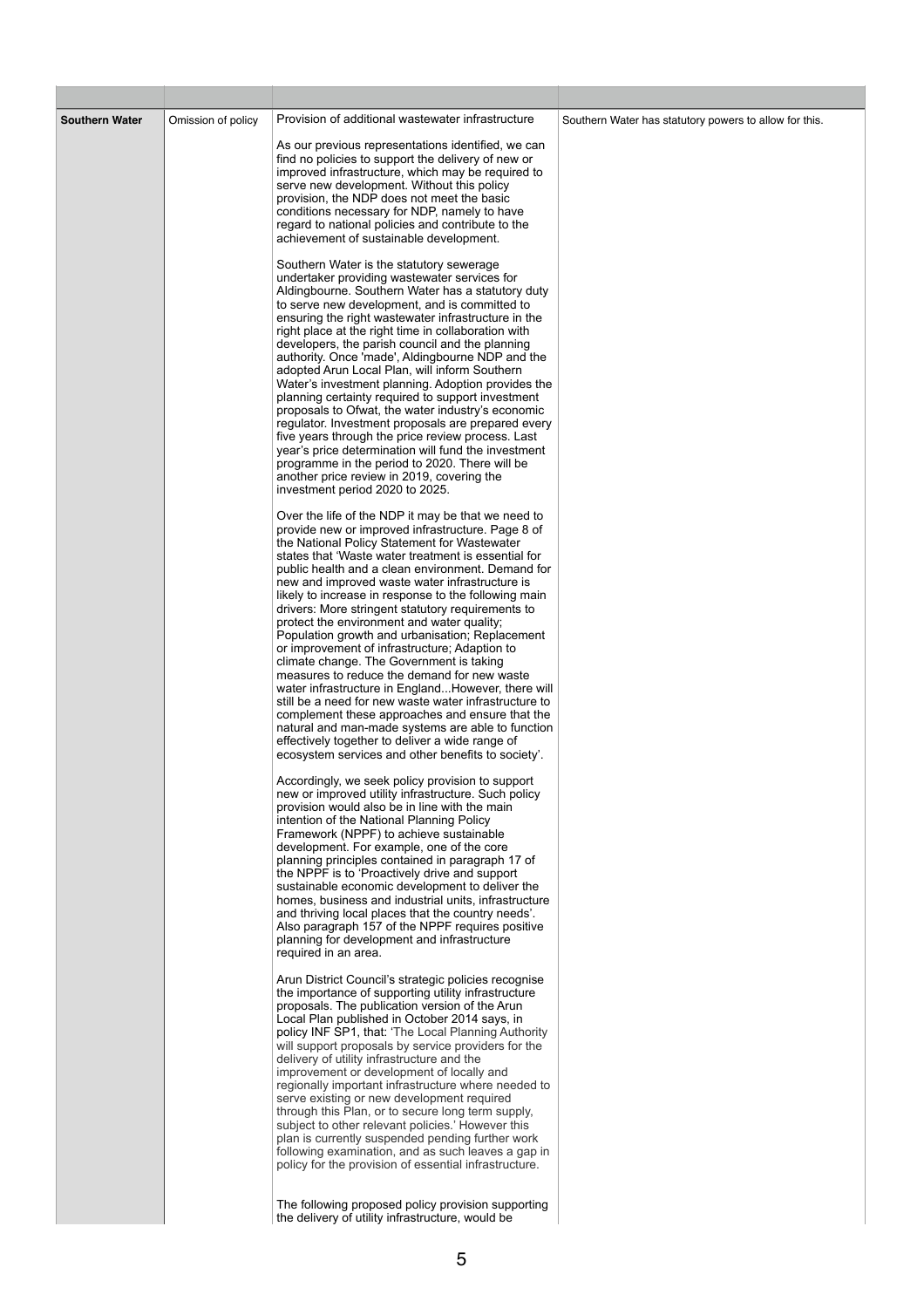The overloading of the sewer system is considered to be caused mainly through ground water infiltration and inundation within the catchment.

. g) The resultant effects of this inundation of these deficiencies within the public and private sewer network and the inability of the network and the land drainage system to cope with peak rainfall events are clearly recorded in the recent flooding events of June 2012 and December 2012. In particular the flood events of June 2012 were of such magnitude as to attract media attention at national level and the January/ February 2014 events caused wide spread disruption to traffic and damage to homes

| <b>Southern Water</b> | 3.4.9 | Flood Risk and Drainage (page 16)<br>We are unable to support this section of the NDP<br>because it does not meet the basic conditions<br>necessary for NDP, namely to contribute to the<br>achievement of sustainable development.<br>A joint project led by Lead Local Flood Authority<br>West Sussex County Council and including Arun<br>District Council, the Environment Agency and<br>Southern Water has recently been carried out in<br>the Lidsey catchment to formulate a Surface Water<br>Management Plan (SWMP). It would be helpful if<br>this was reflected in Aldingbourne's Neighbourhood<br>Plan to contribute to the achievement of<br>sustainable development.                                                                                                                                                                                                                                                     | Agreed |
|-----------------------|-------|---------------------------------------------------------------------------------------------------------------------------------------------------------------------------------------------------------------------------------------------------------------------------------------------------------------------------------------------------------------------------------------------------------------------------------------------------------------------------------------------------------------------------------------------------------------------------------------------------------------------------------------------------------------------------------------------------------------------------------------------------------------------------------------------------------------------------------------------------------------------------------------------------------------------------------------|--------|
|                       |       | Paragraph f on page 16 of the Aldingbourne NDP<br>describes 'deficiencies in the public and private<br>sewer network'. The main issue is that during<br>periods of significant rainfall the functioning of the<br>sewerage system in the Lidsey catchment is<br>adversely affected by surface water and<br>groundwater entering the system. The system is<br>not designed to accept this water which should be<br>dealt with by appropriate land drainage. Southern<br>Water is not responsible for land drainage but as<br>described above we have been working with the<br>Lead Local Flood Authority (West Sussex County<br>Council) in the development of a SWMP. The<br>SWMP has been published and identifies actions<br>that are currently being progressed by a number of<br>Flood Risk Management Authorities, including<br>West Sussex County Council, Arun District Council,<br>the Environment Agency and Southern Water. |        |
|                       |       | To reflect this, we suggest an additional paragraph<br>for section 3.4.9 as follows:<br>A Surface Water Management Plan has been<br>carried out in the catchment, and recommendations<br>have been made to improve the situation through<br>partnership working involving all the relevant Flood<br><b>Risk Management Authorities (West Sussex)</b><br>County Council, Arun District Council, the<br>Environment Agency, Southern Water) and local<br>groups.<br>In the same vein, we suggest that paragraphs (f)<br>and (g) of section 3.4.9 are amended to accurately<br>reflect the situation.                                                                                                                                                                                                                                                                                                                                    |        |
|                       |       | We propose the following amendments, new text is<br>underlined, deleted text is struck through.<br>f) It is acknowledged that the Lidsey<br>catchment is adversely affected following<br>periods of prolonged rainfall due to<br>inundation of deficiencies in the public and<br>private sewer network and land drainage<br>systems. The Barnham and Eastergate/<br>Westergate trunk sewers, transferring flow<br>to the LWWTW are not designed to act as a<br>land drainage system and become<br>extensively overloaded in wet weather                                                                                                                                                                                                                                                                                                                                                                                               |        |

causing flooding and pollution problems.